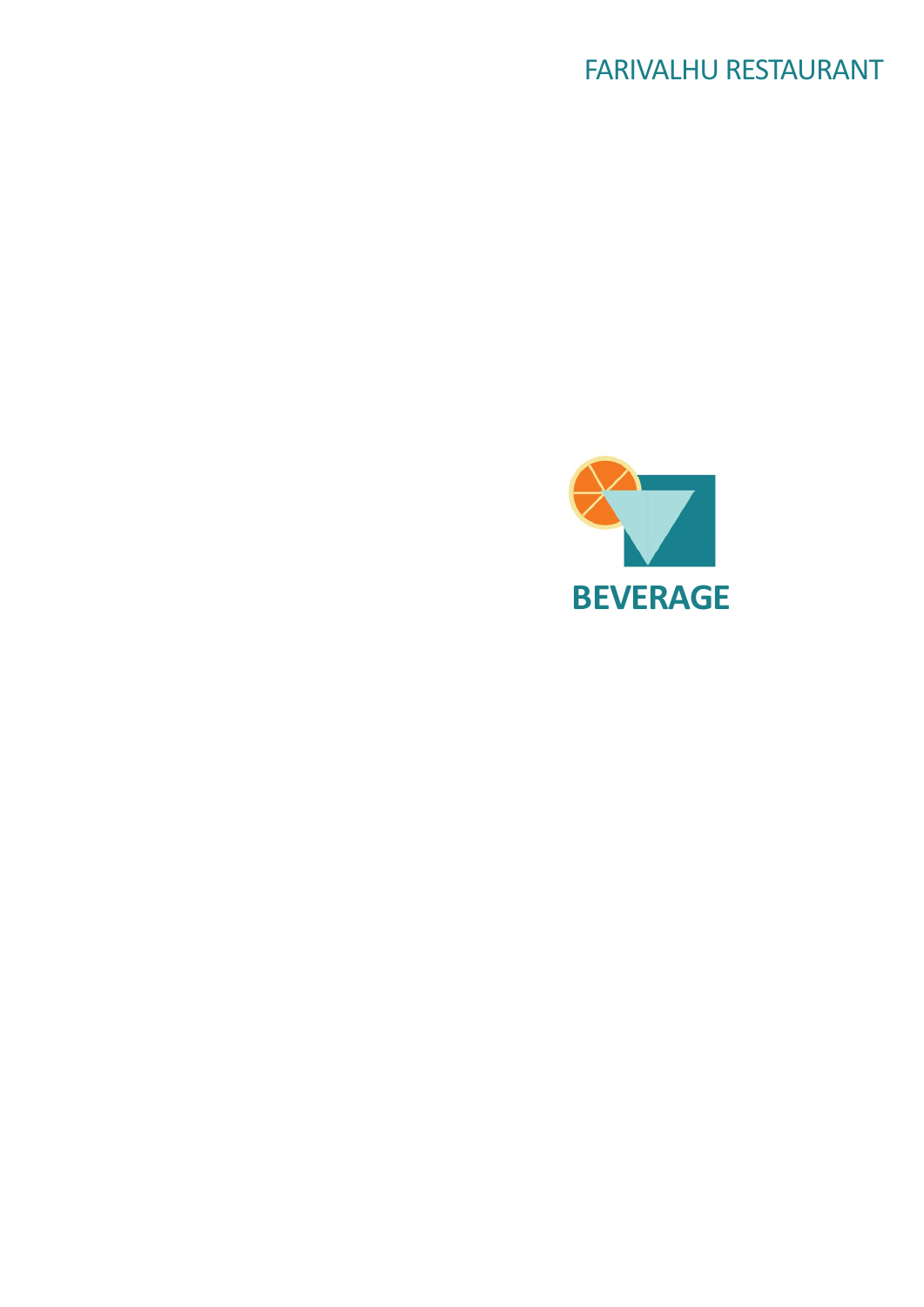## **Selected Signature Cocktails\***

## Maldivian Punch

Vodka, Malibu (house coconut liquor), orange juice, pineapple juice Green Garden Vodka, melon liquor, Pineapple Juice, lime juice, simple syrup, basil A Day in Paradise white rum, strawberry smoothie, lime juice Sweet Something white rum, crème de banane, coconut cream, pineapple juice, lime juice Coconut Dream Malibu (house coconut liquor), Dark rum, Honey, Orange Juice, fresh banana, fresh mint Island Sunrise Dark Rum, Apricot Brandy, pineapple juice, grenadine Tropical Paradise

bailey's, arrack, coconut cream, pineapple juice

## **Selected Aperitif Cocktails\***

Dry Martini gin, dry vermouth Negroni gin, campari and sweet vermouth Manhattan bourbon whiskey, bitters and sweet vermouth Sazerac pastis, sugar, bitters and bourbon Americano campari and sweet vermouth and soda water Bloody Mary vodka, lemon juice, tomato juice, worcestershire sauce, tabasco sauce

\*Beverages included in the All Inclusive Plus Package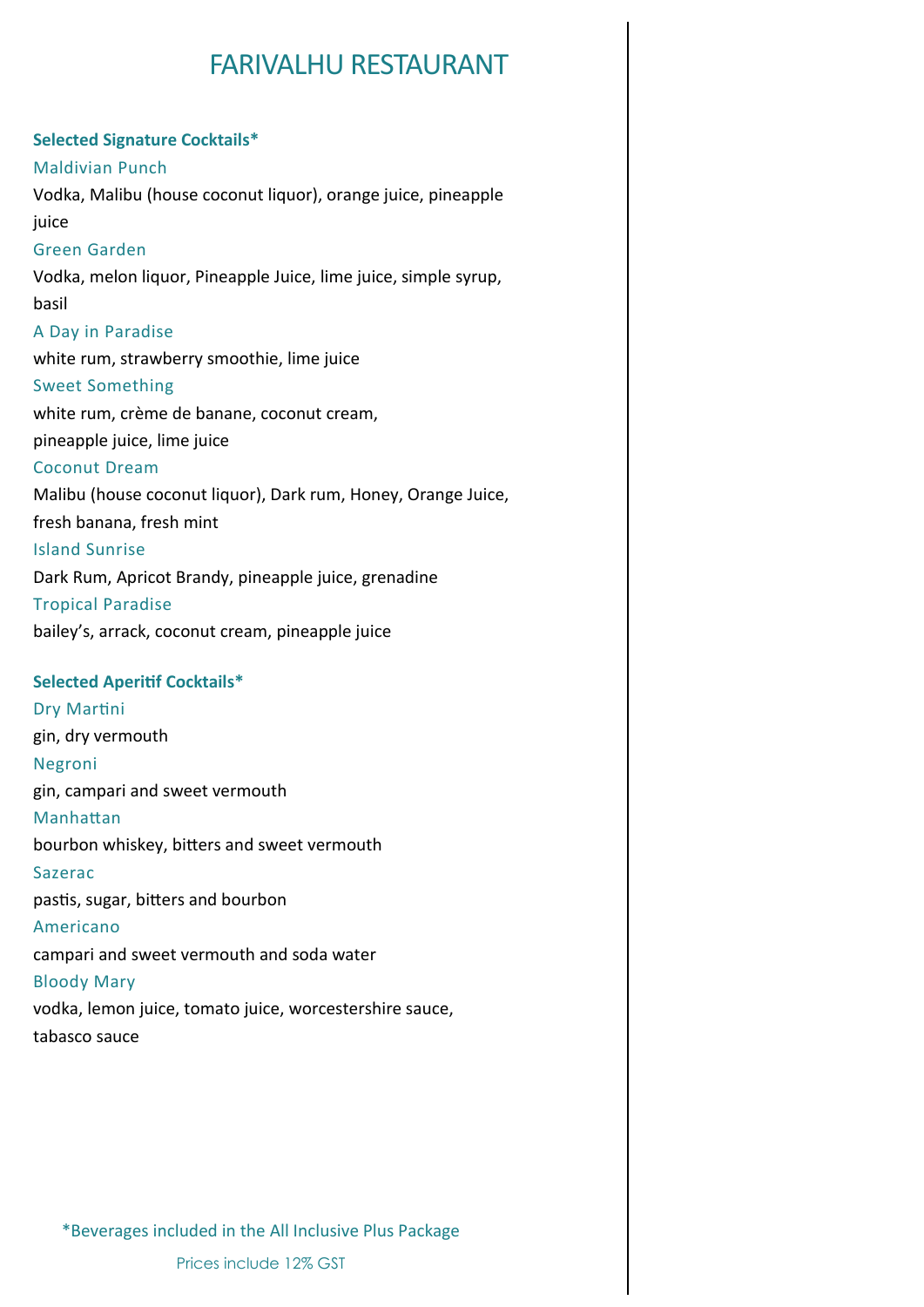## **Selected Sweet & Sour Cocktails\***

## Singapore Sling

Gin, Triplesec, cherry brandy, Benedictine liquor, Pineapple juice, Soda water, grenadine Beach Ice Tea rum, gin, vodka, tequila, triple sec, lime juice, cranberry juice Margarita tequila, triple sec, lime juice Pineapple Daiquiri white rum, lime juice, fresh pineapple, sugar syrup Banana Daiquiri white rum, lime juice, fresh banana, sugar syrup Side Car brandy, triple sec, lime juice

## **Selected Tropical Classic Cocktails\***

Piña Colada coconut liqueur, white rum, pineapple juice, coconut cream Blue Lagoon vodka, blue curaçao, fresh lemon and lemonade Mai Tai Dark rum, Triplesec, Pineapple juice. Almond Syrup, Zombie dark rum, cherry brandy, pineapple juice, lime juice Swimming Pool vodka, blue curaçao, coconut cream, pineapple juice Tequila Sunrise tequila, orange juice, grenadine

**Selected Dessert Cocktails\***  African Rambo dark rum, crème de cacao, coffee liqueur, cream Maldivian Dream coffee liqueur, bailey's, crème de menthe Sweet Dream bailey's, white rum, pineapple juice, grenadine Brandy Alexander brandy, crème de cacao, cream, nutmeg powder White Russian vodka, coffee liqueur, cream

\*Beverages included in the All Inclusive Plus Package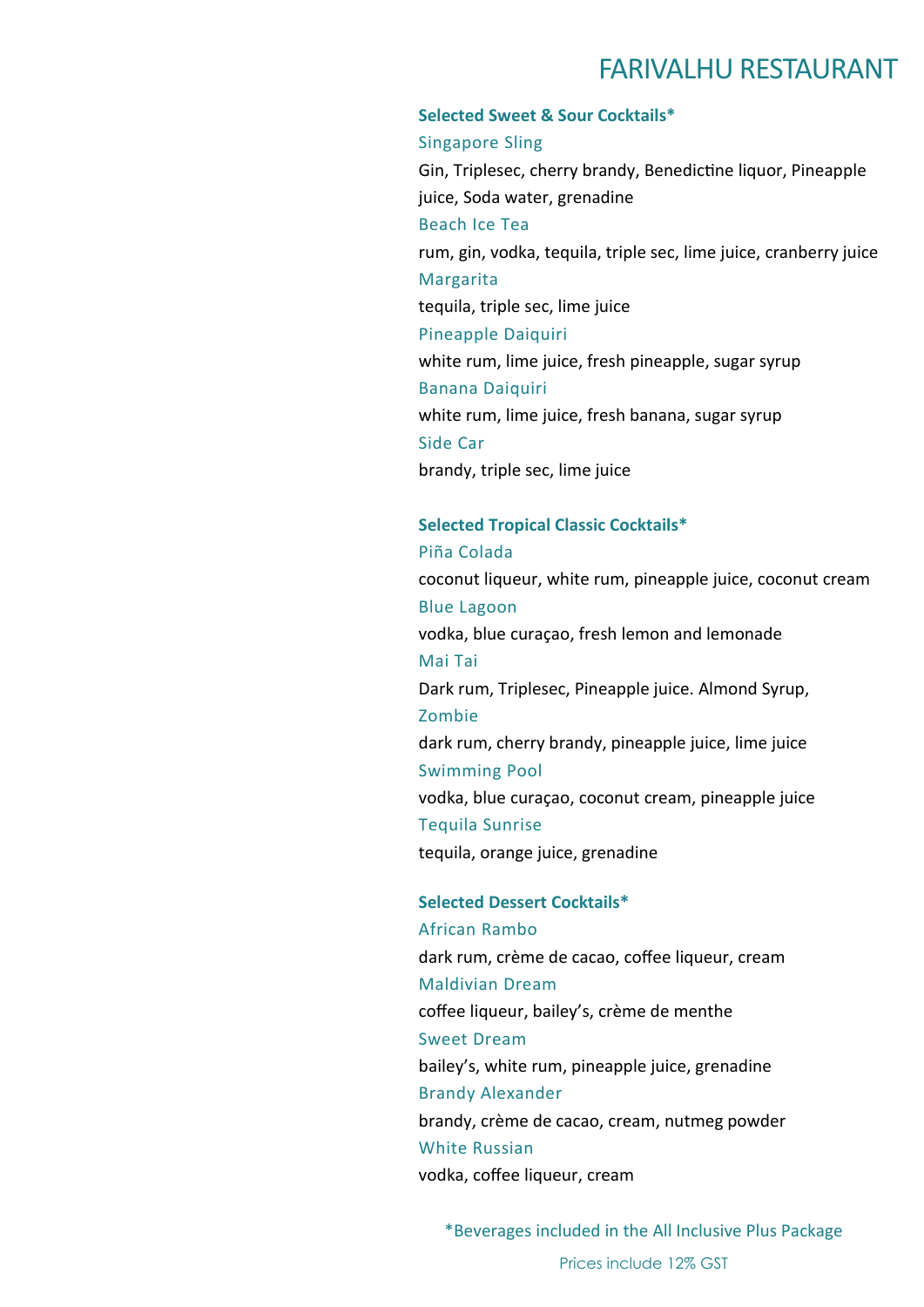## **Selected Mocktails\***

Fizz orange juice, cranberry juice, soda water Refresher fresh ice tea, sprite Papaya Special fresh papaya, mango juice, lime juice, grenadine Coconut Kiss orange & pineapple juice, coconut cream Sunrise orange juice, mango juice, grenadine Coco Colada pineapple juice, coconut cream, sugar syrup

## **Selected Aperitifs / Digestifs , 4cl**

Campari Martini Bianco / Rosso / Dry \* Ricard Pimm's Kahlua Tia Maria Bristol Cream Tio Pepe Sanderman Port Amaretto Bailey's\* Grappa Cointreau Sambuca Drambuie Galliano Grand Marnier

## **Selected Spirits\***

Whisky, Vodka, Brandy, Gin, Rum, Tequila

## **Blended Whisky, 4cl**

Johnnie Walker Red Label Ballantines 12 Years Johnnie Walker Black Label Chivas Regal 12 Years Johnnie Walker Blue Label

\*Beverages included in the All Inclusive Plus Package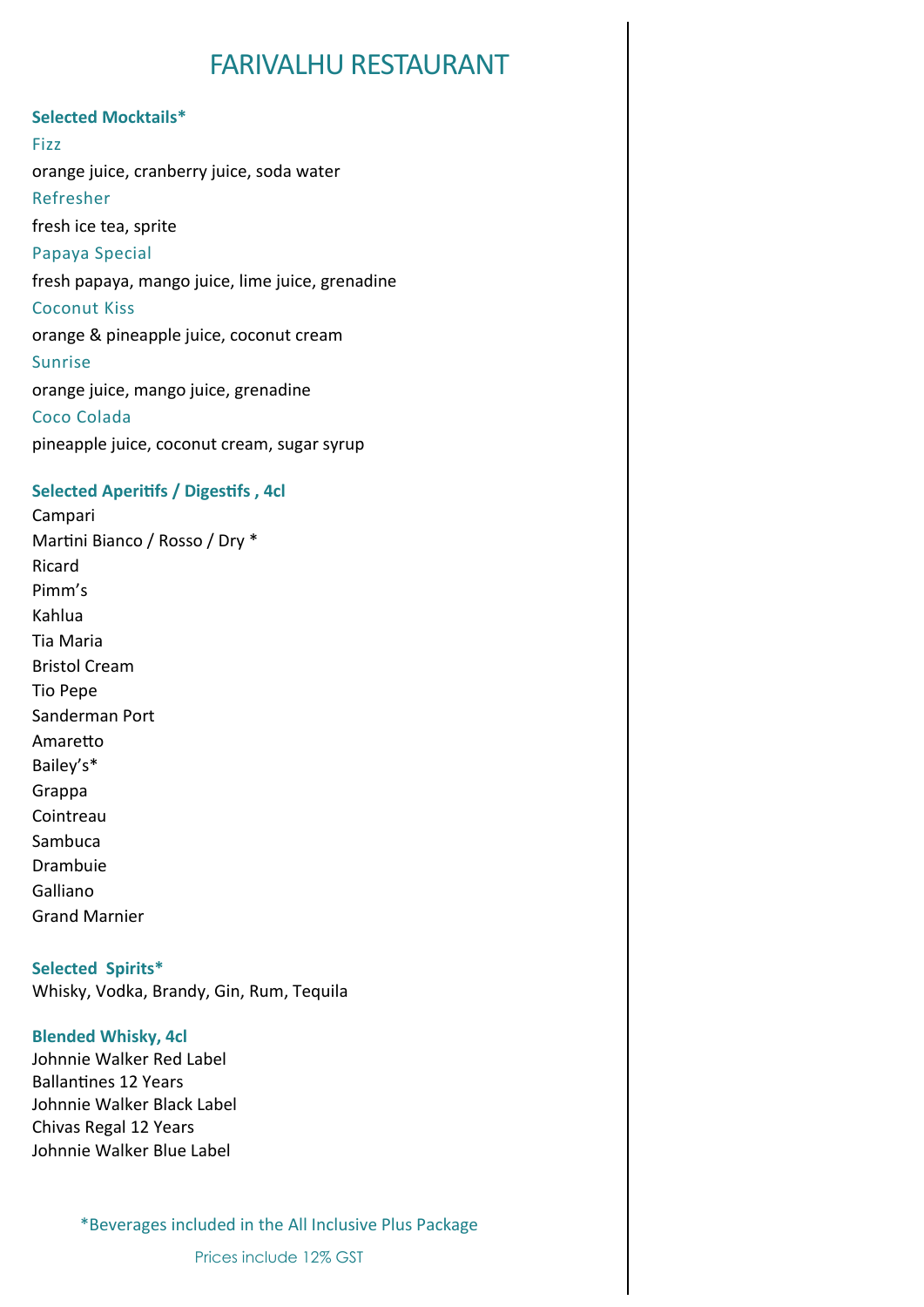**Single Malt Whisky, 4cl**  Glenfiddich

**Other Whisky, 4cl** 

Jack Daniels Jameson Canadian Club

## **Rum, 4cl**

Bacardi White / Gold Malibu Cachaça Captain Morgan Dark

## **Tequila, 4cl \***

White / Gold

## **Gin, 4cl**

Beefeater Gordon's Bombay Sapphire

## **Vodka, 4cl**

Sky Smirnoff Grey Goose

## **Brandy / Cognac, 4cl**

Calvados Martell VSOP Remy Martin VSOP

## **Draught Beer\***

Carlsberg / Lion

#### **Bottle Beer**

Carlsberg Lion Corona

## **Canned Beer**

Carlsberg/ Lion

**Selection of Wine by the Glass\*** Red / Rosé / White Wine

\*Beverages included in the All Inclusive Plus Package